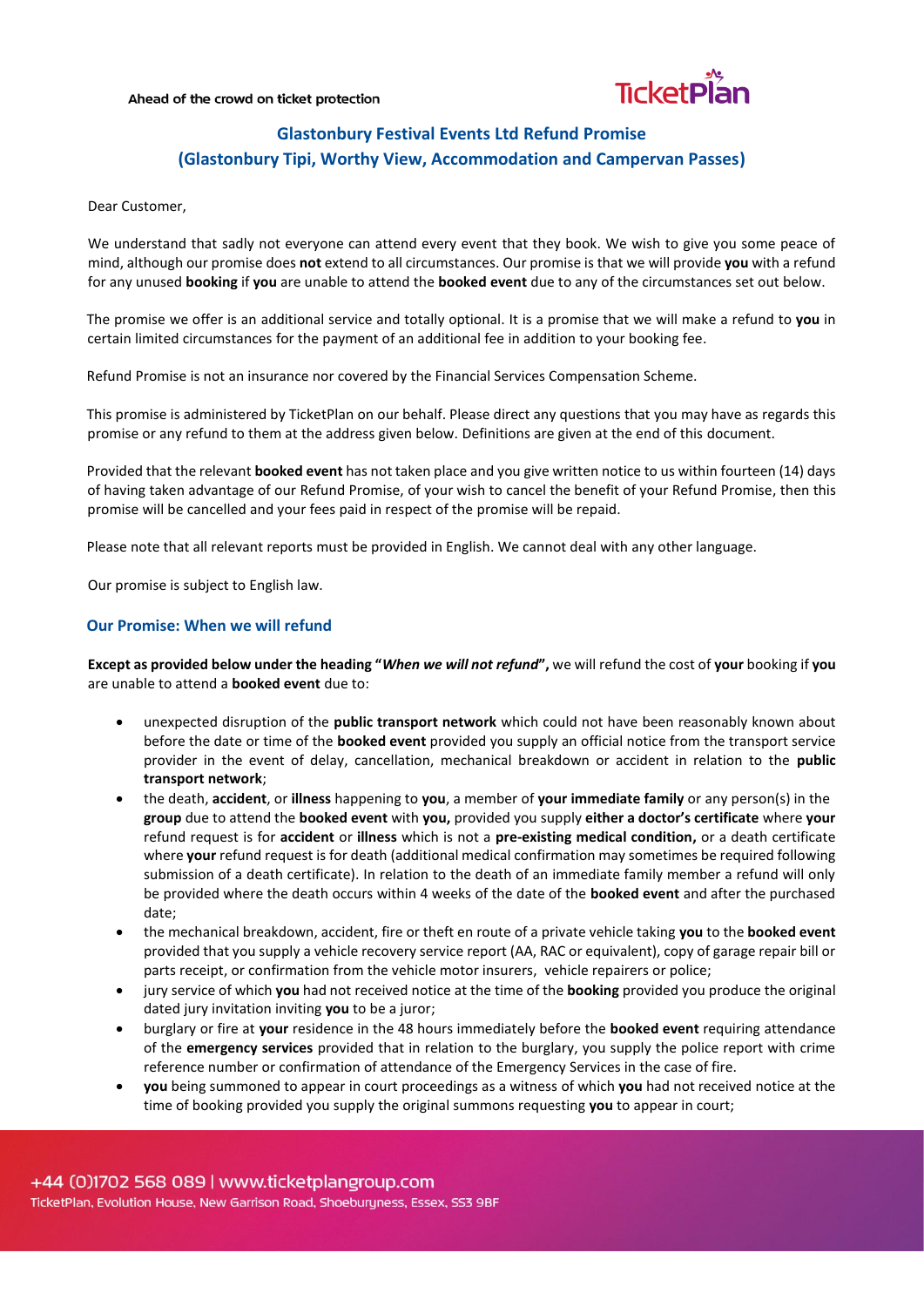#### Ahead of the crowd on ticket protection



- **you** being a member of the armed forces and being posted abroad and/or having leave withdrawn unexpectedly which **you** had not received notice at the time of the published refund deadline 6 th May 2022 provided that you produce the original advice of cancellation of leave/advice to travel at short notice in relation to military service;
- adverse weather where the Met Office have issued a red weather warning or where the Police service or other Government agency have issued a specific warning not to travel provided that you supply a print out or screen grab from the Met Office website/confirmation of Police Warning for weather applications.

## **When we will not refund?**

W**e** will **not** make a refund where:

- an **illness** or the death of **you**, a member of **your group** or a member of **your immediate family** is caused by or is as a result of a **pre-existing medical condition**;
- the **booked event** is cancelled, abandoned, postponed, curtailed or relocated by the organiser or promoter, at any time prior to a refund being processed by **us**;
- **you** do not attend a **booked event** other than for a reason included within this Refund Promise;
- **you** cannot provide a **doctor's** report for **accident** or **illness**;
- where a **normal pregnancy** is the sole reason **you** cannot attend a **booked event,** with the exception of pregnancy which occurs after the purchase date and where the expected date of delivery is within 4 weeks of the **booked event**;
- **you** are prevented from travelling to a **booked event** due to disruption of the **public transport network** which is public knowledge prior to the **booked event**;
- **you** can recover any part of the **booking**;
- in **our** reasonable opinion, **you** did not allow sufficient time to travel to a **booked event**;
- **you** carry out a criminal act which prevents **you** attending a **booked event**;
- **you** make a false or fraudulent refund application or support a refund application by false or fraudulent document, device or statement;
- the cancellation results from physical or financial failure of air transport or airlines or delays resulting from air travel.
- **you** are prevented from travelling to a **booked event** due to an outbreak of a contagious disease and the Government or any agency acting on behalf of the Government has imposed a ban on travel

## **The Amount of the Refund**

If the above conditions are fulfilled, we will refund you the purchase price including any booking fee, of the **booked event**.

Our refund will **not** include travelling or associated other expenses (unless travel costs are included as part of the total booking price, in which case we will refund the amount of those costs so included).

We will not pay any costs you incur in submitting or providing evidence to support your refund application.

### **General Conditions**

The following apply to ALL requests for a refund:

a) **you** must make all necessary arrangements to arrive at the event on time and be prepared to evidence the same;

b) **you** must take all reasonable precautions to prevent or reduce any request for a refund or the amount to be refunded.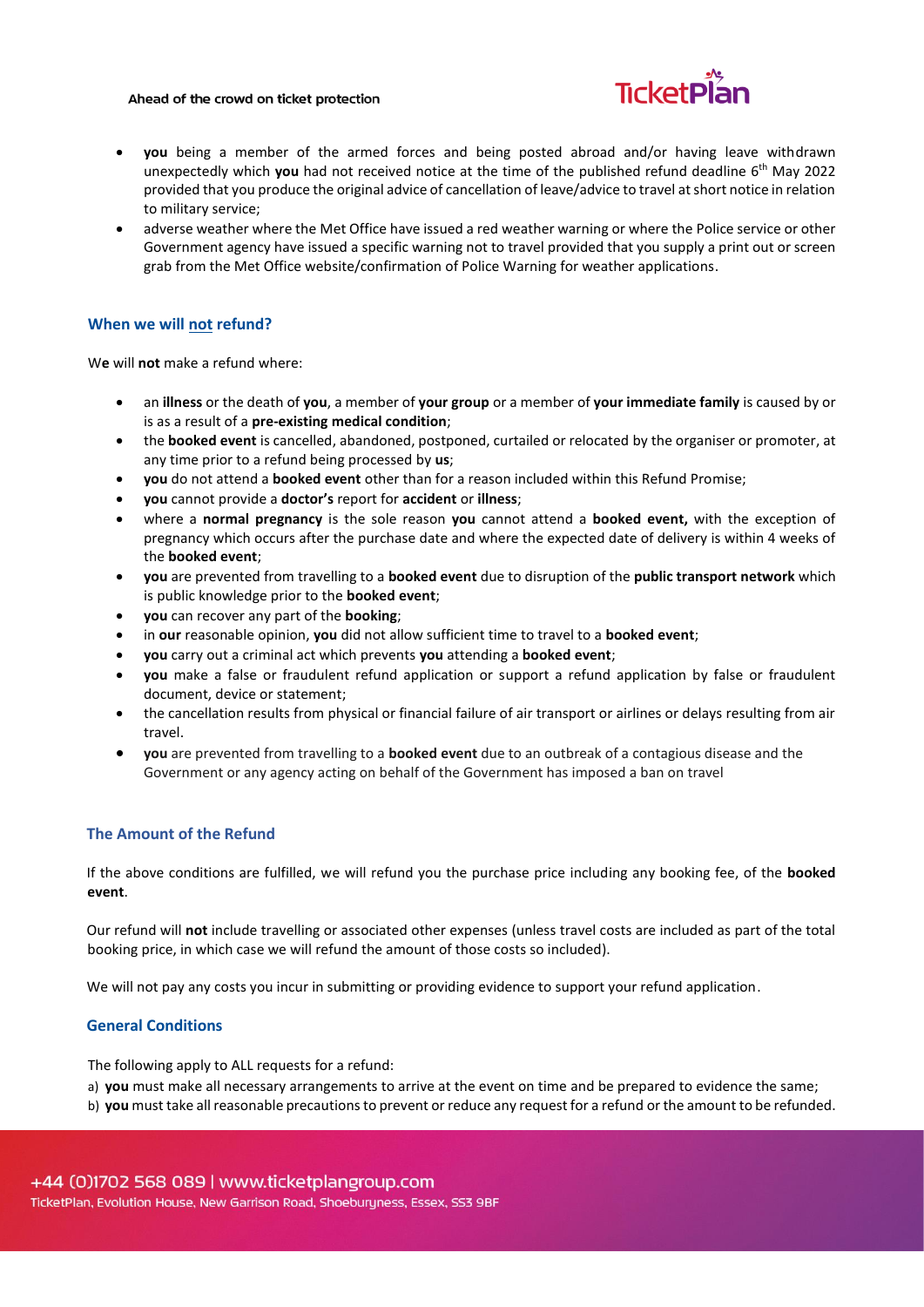

## **Requesting a Refund from Us**

**You** must either visit<https://www.ticketplangroup.com/glastonbury> [and](http://www.ticketplangroup.com/refund-application-form) complete an online refund application form, or write to **us** at **TicketPlan Limited, Evolution House, New Garrison Rd, Southend-on-Sea, UK, SS3 9BF** in order to request a refund application form as soon as reasonably possible after becoming aware of circumstances that may lead **you** to request a refund.

**You** may be asked to provide at **your** own expense the following:

- the original unused **tickets** and vouchers for all parts of the **booking –** there will be **no** refund unless you return any unused **tickets** or vouchers forming part of the **booking, or other evidence of unused tickets**;
- other evidence as set out above; and
- any reasonable additional evidence that **we** may request.

### **Data Protection and Privacy Notice**

We will use your personal data in accordance with applicable data protection laws and our privacy policy, a copy of which can be found on our website or requested by contacting us.

Personal Data provided when you purchase the Refund Promise will be shared with TicketPlan Limited. If you make a claim under the Refund Promise you will be required to provide additional personal data to TicketPlan Limited. TicketPlan Limited will use your personal data for the purpose of administering your claim under the Refund Promise in accordance with applicable data protection laws and its privacy policy, a copy of which can be viewed at [www.ticketplangroup.com/privacy-policy.](https://pierinsurance.sharepoint.com/sites/SharedDocuments/Documents/19.%20TicketPlan/Astrenska%20client%20documents/Templates/www.ticketplangroup.com/privacy-policy)

## **Definitions**

The following words or phrases have the meaning shown below wherever they appear in bold in this document.

| accident             | A bodily injury confirmed by a doctor that prevents you from attending the booked<br>event.                                                                                                                                                                                                                                                      |
|----------------------|--------------------------------------------------------------------------------------------------------------------------------------------------------------------------------------------------------------------------------------------------------------------------------------------------------------------------------------------------|
| booking/booked event | A non-refundable (after the published refund date of 6 <sup>th</sup> May 2022) Tipi, Worthy View,<br>Accommodation or Campervan Pass booking for the booked event; Glastonbury<br>Festival 2022 (22 $nd - 26th$ June 2022) that was purchased from the authorised vendor<br>(Seetickets.com) where Booking Refund Protection has been purchased. |
| doctor               | A qualified medical practitioner registered with a recognised professional body. A<br>doctor cannot be yourself or a member of your immediate family.                                                                                                                                                                                            |
| emergency services   | The Police, Fire and Rescue Service or Emergency Medical Services.                                                                                                                                                                                                                                                                               |
| group                | Any number of people who have made a <b>booking</b> with the booking vendor with<br>Refund Promise in the same transaction. For the avoidance of doubt this is<br>everyone with whom your balance or full ticket payment was made. It does not<br>cover anyone who has only paid a deposit.                                                      |
| illness              | A physical or mental condition confirmed by a <b>doctor</b> that prevents you from<br>attending the <b>booked</b> event.                                                                                                                                                                                                                         |